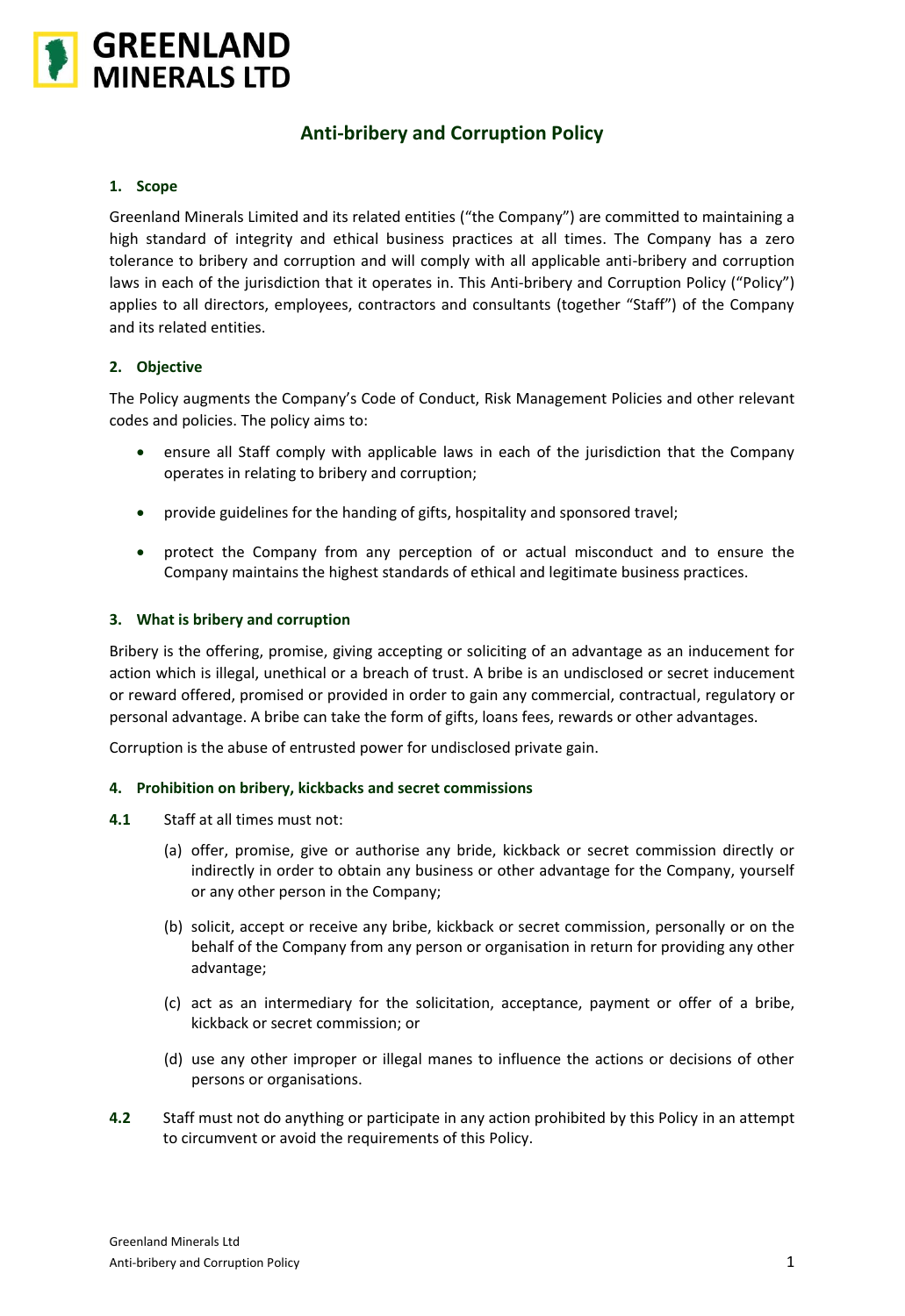

#### **5. Gifts and benefits**

**5.1** Receiving gifts or benefits

Staff must declare all gifts and benefits, valued at \$100 or more, in the Gift and Benefits Register. Staff are also expected to decline (or avoid accepting) gifts and benefits which are valued at \$400 or more, with the exceptions being:

- (a) work related conference;
- (b) invitations to speak at a professional association (including flights and accommodation);
- (c) working lunches;
- (d) where it is part of a Company sponsorship deal.
- **5.2** Staff should, where possible, discuss with their manager or the Company Secretary the fact that they have been offered a gift or benefit before accepting it, in order to determine the appropriate action.

All gifts or benefits received must be reported to the Company Secretary within 5 working days of being received. If gifts or benefits are received in instalments over a period of time, the total value of the instalments must be used when determining the value and should be reported within 5 working days of receiving the first instalment. If Staff have any doubt or uncertainty about the need to report a gift or benefit, then the gift or benefit should be reported.

**5.3** Acceptable gift and benefits expenditure

It is acceptable for Staff on behalf of the Company to offer gifts or benefits to suppliers, organisations and individuals where the gift or benefit is reasonable and complies with the following:

- (a) it is given for the right reasons, such as normal business practice applicable to the jurisdiction that the Company operates in, an act of appreciation or common courtesy;
- (b) there should be no obligations attached to the gift or benefit or expectation receiving a benefit either personally of for the Company in return;
- (c) the gift or benefit should be appropriate in size and nature;
- (d) the transaction should be at arms-length;
- (e) it must be legal and not breach any laws.

All gifts and benefits must be approved by management prior to being offered or any expense being incurred. All gifts and benefits over \$100 must be entered into the Gifts and Benefits Register within 5 days of being made.

**5.4** The Company Secretary will be responsible for maintaining the Gifts and Benefits Register.

# **6. Facilitation payments**

Facilitation payments are a form of bribery made for the purpose of expediting or facilitating the performance of a public official for a routine governmental action, e.g. Processing papers, issuing permits and other actions of an official in order to expedite performance of duties of a non-discretionary nature (i.e. which they are already bound to perform). The payment or other inducement is not intended to influence the outcome of the official's action, only its timing.

Facilitation payments, whether legal or not in a country, are prohibited under this Policy.